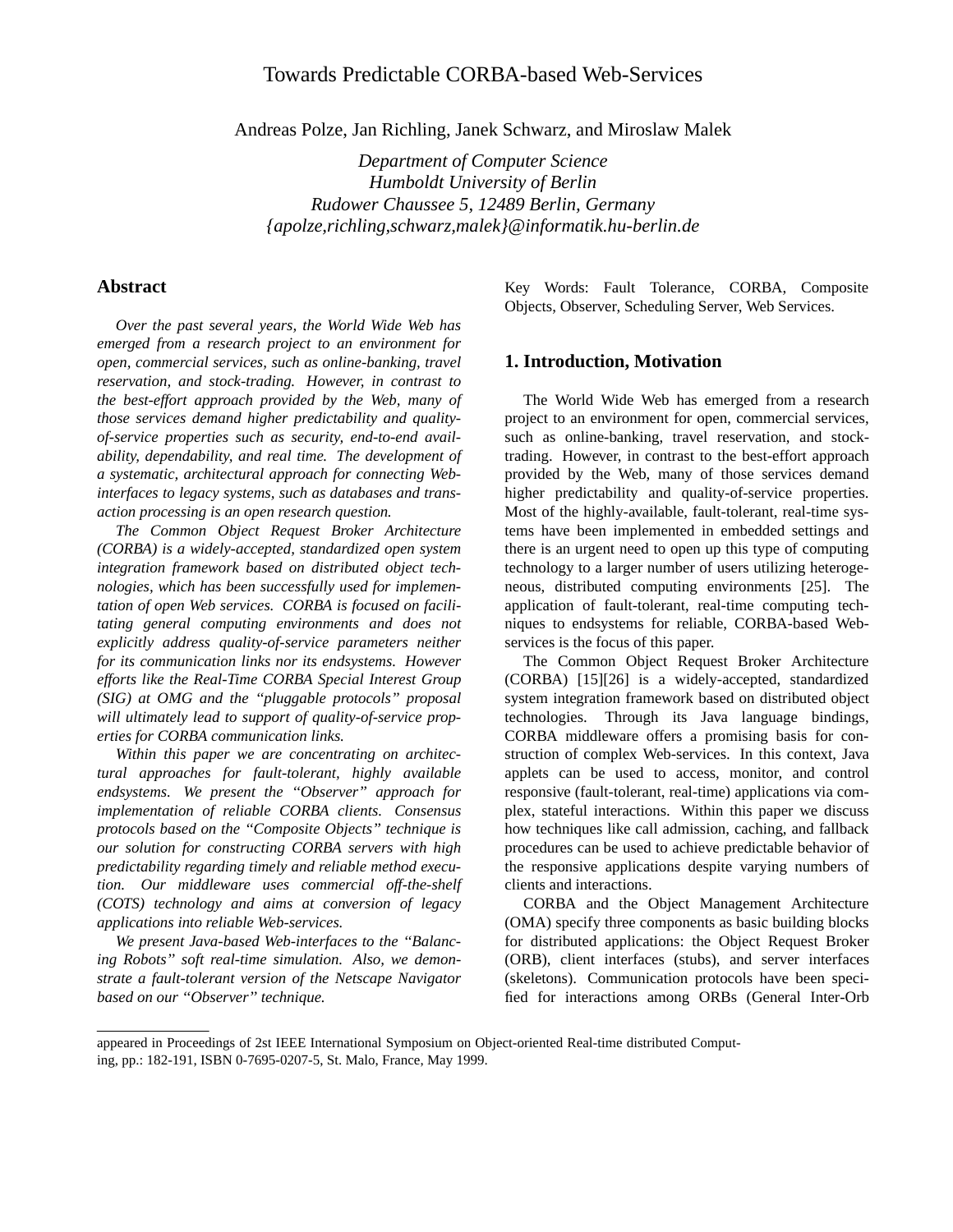Protocol: GIOP, Internet Inter-Orb Protocol: IIOP). The ''pluggable protocols'' proposal [14] to OMG and work in context of RT-CORBA deal with quality-of-service properties for CORBA's communication protocols.

Besides predictable communication protocols, techniques for reliable and timely execution in endsystems (client, server) are required to make predictable Webservices (see Fig. 1) feasible. Within this paper we are concentrating on architectural approaches for faulttolerant, highly available endsystems. We present the ''Observer'' approach for implementation of reliable Web-clients<sup>1</sup>. The "Composite Objects" technique [18] is our solution for constructing CORBA servers with high predictability regarding timely and reliable method execution.



''Composite Objects'' act as filtering bridge between standard middleware platforms and software frameworks providing services with certain quality-of-service (QoS) guarantees. Key concepts in our approach are noninterference, interoperability, and adaptive abstraction. Here, we discuss design and implementation of ''Composite Objects'' following these principles in the context of CORBA middleware and demonstrate our technique by constructing Java-based Web-interfaces to the ''Balancing Robots'' soft real-time simulation — our proof-of-concept vehicle. However, the concepts inherent to ''Composite Objects'' and presented throughout the paper are more general and applicable to other middleware platforms like DCE, or DCOM and other QoS-requirements as well. Fig. 2 shows ''Composite Objects'' mediating between middleware platforms and quality-of-service properties like fault tolerance, real time, and security.

Through definition of the ''ObservableObject'' interface our ''Observer'' provides generic means for implementation of fault-tolerant client applications following the primary/backup technique. We demonstrate a faulttolerant version of the Netscape Navigator based on CORBA and our ''Observer'' technique. However, the underlying concepts are again applicable to other middleware platforms like DCE, or DCOM.



The remainder of the paper is organized as follows: Section 2 gives an overview over related work. While Section 3 presents our concept of reliable Web-services, Section 4 focuses on fault-tolerant clients. Implementation issues are discussed in Section 5, whereas Section 6 presents an example application. Section 7 concludes the paper.

#### **2. Related Work**

The ''Composite Objects'' technique can be used to bridge between CORBA's client/server model and execution models for replicated, fault-tolerant, real-time services. Related work describes the idea of providing real time as an additional feature in a CORBA-compliant Object Request Broker (ORB) implementation. This approach has been proposed by the OMG Real Time Special Interest Group.

The ''ObservableObject''-interface allows for implementation of robust CORBA clients following the primary/backup approach to fault tolerance. Related work describes two other approaches towards a fault-tolerant CORBA: a) Special ORB implementations may take

 $1$  Within context of this paper a Web-client is an application whose main purpose is access of Webservices via CORBA. In order to use the ''Observer''-approach to fault tolerance, the Webclient (also CORBA client) has to support the ''ObservableObject'' interface. Therefore, in strict CORBA sense the application also acts as server.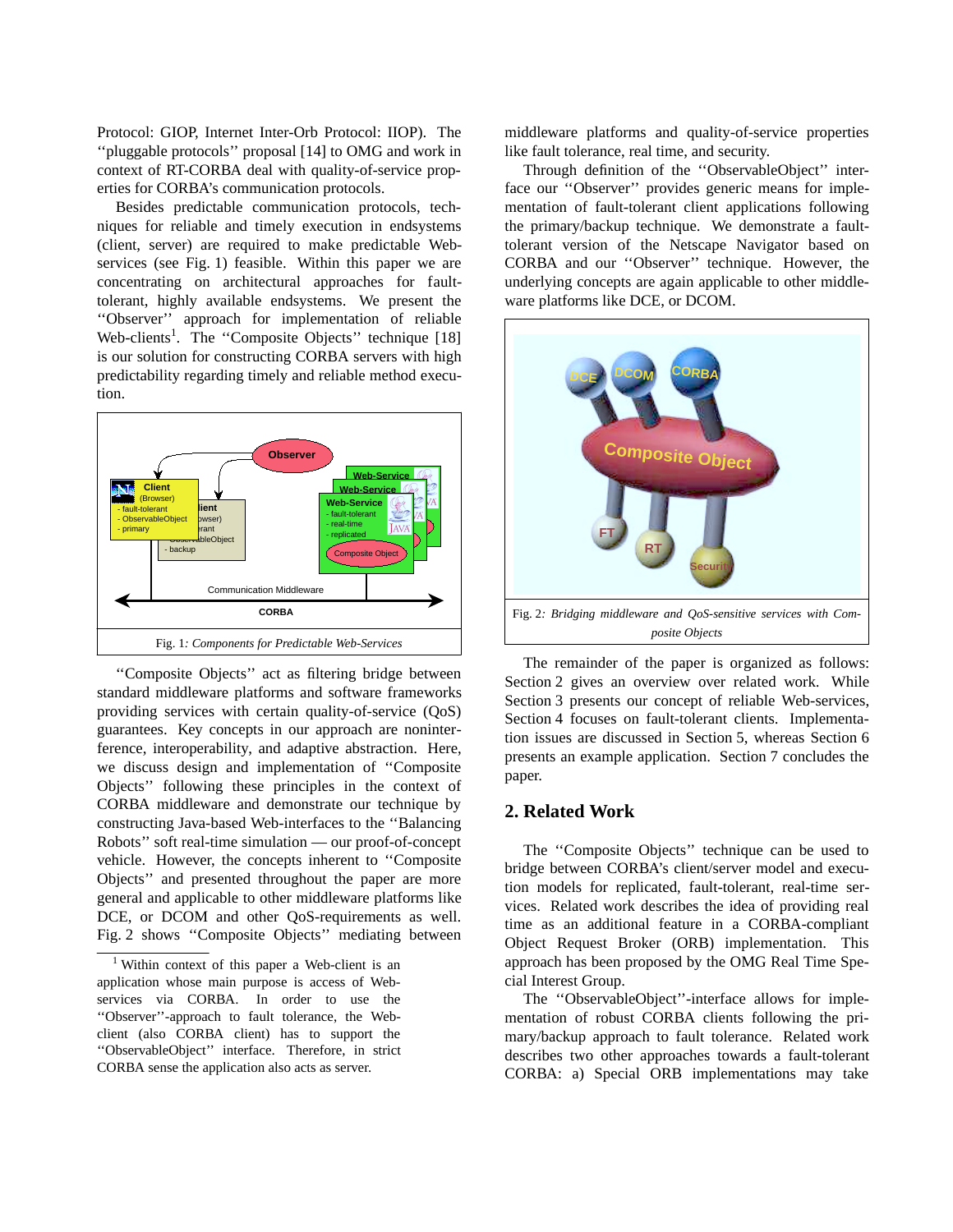advantage of underlying fault-tolerant hardware, and b) application of special CORBA-services for fault tolerance.

### **2.1. Realtime CORBA**

The Object Management Group (OMG) has founded a ''Realtime CORBA' ' special interest group (SIG) in 1996 and since then OMG has been soliciting technology for a Realtime Object Request Broker (ORB) comprising: fixed priority scheduling, control over ORB resources for endto-end predictability, and flexible communications [9]. The Request for Proposal (RFP) for the fixed priority version of Realtime CORBA 1.0 has been announced in September 1997 [14]. A comparison of submissions responding to the RFP can be found in [3].

Work at the University of Rhode Island and the MITRE Corporations deal with syntactical extensions to CORBA IDL to express timing constraints [28][30]. ''Timed distributed method invocations'' are identified as one necessary feature in a real-time distributed computing environment as well as a ''Global Time Service'', ''Real-Time Scheduling of Services'', a ''Global Priority Service'', and ''Bounded Message Latency''. The ''Affected Set Priority Ceiling Protocol" as a combination of semantic locking and priority ceiling techniques has been proposed for concurrency control in real-time object-oriented systems [27].

TAO is an innovative work on RT CORBA where fixed priority real-time scheduling is tightly integrated into the system [23][22]. Main goal of this work is to provide end-to-end quality-of-service for CORBA-based applications. A list of requirements for Object Request Broker implementations is presented, among them are resource reservation protocols, optimized real-time communication protocols and a real-time object adapter. However, TAO focuses rather on completely new, CORBA-based realtime systems, than on interfacing an existing real-time systems with CORBA.

#### **2.2. Fault-tolerant CORBA**

The idea of providing fault tolerance as additional feature to CORBA implementations has been the focus for several research activities within the last years. With the request for proposal for a *Fault tolerant CORBA Using Entity Redundancy* [13], issued in April 1998, the OMG is seeking to incorporate existing approaches for software fault tolerance into future versions of CORBA.

Somersault [11] is a platform for developing distributed fault-tolerant software components based on process replication. Somersault provides a fault-tolerant communication transport protocol, which can be plugged into an Object Request Broker, a combination which achieves replication transparency. The experimental ORBLite [10] developed at HP Labs. has been extended to use Somersault as fault-tolerant ORB transport.

Electra [7] is a CORBA ORB-implementation for reliable, distributed services. Electra extends the CORBA specification and provides group communication mechanisms, reliable multicasts, and object replication. The Electra-ORB uses services from the underlying ISIS [2] and HORUS [20] systems.

ORBIX+ISIS is an extension of the commercial ORBIX [6] ORB-implementation which introduces concepts like object groups and group communication based on the ISIS [2] toolkit. Again, the CORBA standard has been extended to allow for introduction of fault-tolerance measures. The programmer has to use special coding techniques to be able to use the fault-tolerance features of ORBIX+ISIS.

Phoinix [4] allows for implementation of server objects following the primary/backup approach for fault tolerance. In contrast to changing the ORB, Phoinix defines a new service as part of the Object Management Architecture (OMA). Using this service, a primary's object state can be periodically transferred into the corresponding backup object. Clients communicate solely with the primary object and have to detect failures themselves. Extended skeletons, stubs and libraries are provided to make those fault-tolerance services accessible.

All the approaches mentioned above are based on changes/additions to select CORBA-ORB implementations, which is acceptable for many (static) distributed environments. These proprietary solutions are currently the only way to achieve end-to-end reliability and have to be taken into account by the OMG standardization process. In contrast, our ''Observer/Observable Objects''-technique and the concept of ''Reliable Services'' do not rely on one particular CORBA implementation, which makes them applicable to open environments like internet-based applications (Web-services), where heterogeneous scenarios are common and different vendors' ORBs have to interact.

## **3. Reliable Services: Composite Objects as filtering bridges**

In many cases it is desirable to give predictions about behavior of remote services invoked via CORBA. Unfortunately, the specification of parameters for service execution like fault model, acceptable processor utilization, and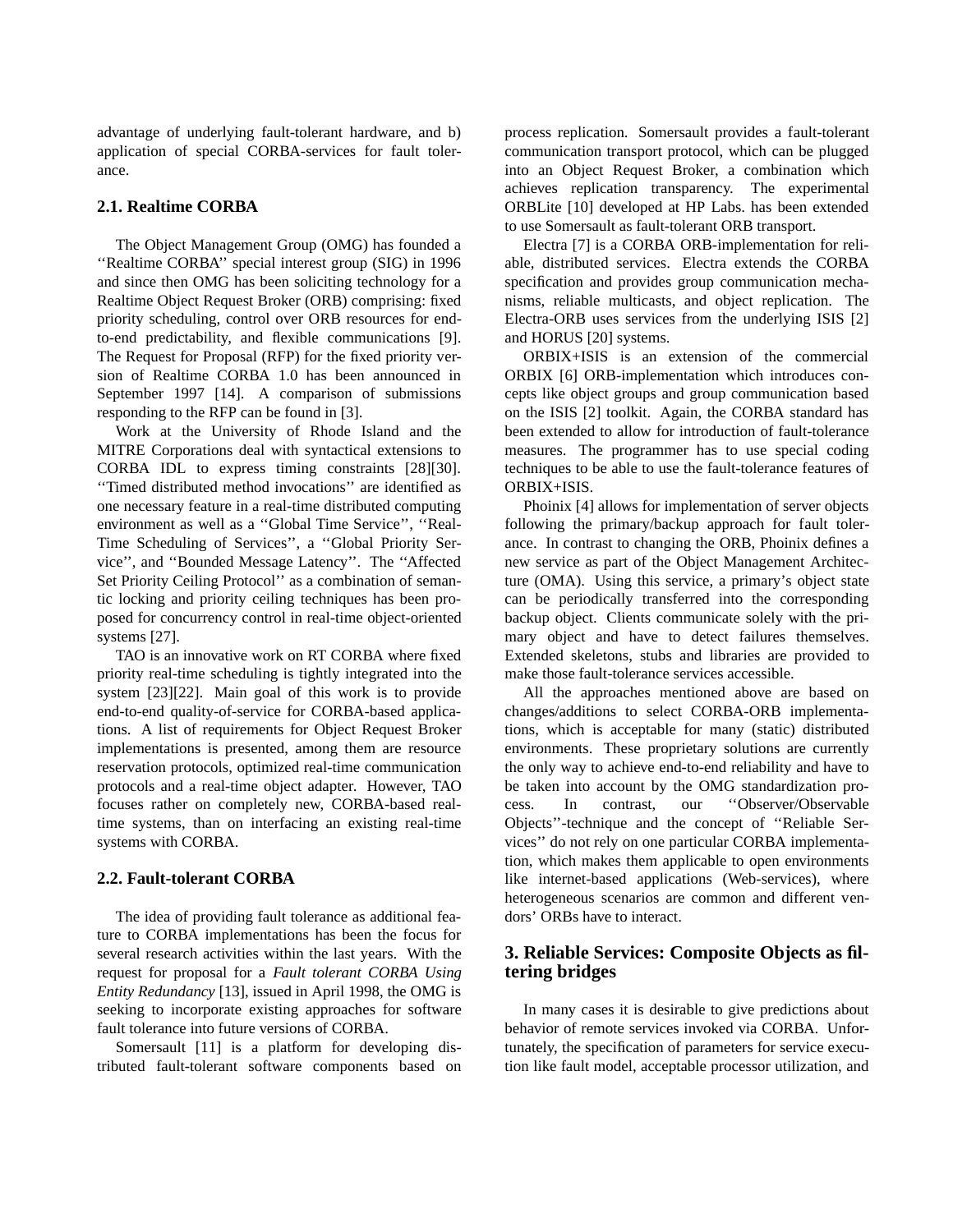timing behavior is completely beyond the scope of CORBA. We propose an extension of our previously developed CORE/SONiC [8] [17] framework for responsive computing by CORBA interfaces using ''Composite Objects'' as filtering bridges.

The CORE/SONiC (COnsensus for REsponsiveness/ Shared Objects Net-interconnected Computer) framework integrates the objectives of responsive systems — fault tolerance and timeliness — with issues associated with parallel computing in distributed environments — idletime computing, ease-of-use, and communication avoidance. Based on a number of interconnected PC's and workstations CORE/SONiC provides a layered software architecture and uses a hierarchical model for each processing element in the system.

In the CORE/SONiC model several parallel tasks may run on a number of interconnected computing units. SONiC implements an object-based distributed shared memory system to allow for communication between tasks. COnsensus for REsponsiveness (CORE) provides protocols, services, and scheduling strategies at the microkernel level for real-time parallel computing even in presence of faults. Consensus protocols are used for fault detection and to establish a system-wide global view at certain points of program execution which serves as basis for decisions about re-execution and coarse-grained scheduling.

CORE provides a reliable communication subsystem to SONiC, using the services of the underlying Mach microkernel operating system. The CORE/SONiC ''Scheduling Server'' [19][21] provides predictable access to a workstation's resources and can be used to implement real-time scheduling policies like ''Rate Monotonic Scheduling'' or ''Earliest Deadline First'' on a standard operating system.

''Composite Objects'' provide a method for creating objects which interface to CORBA and are simultaneously capable of real-time method execution. We use ''Composite Objects'' to rebuild the concept of CORE/SONiC in a CORBA-based environment. A group of composite objects distributed over the nodes of a workstation cluster forms the execution environment for reliable Web-services. Fault-detection among the composite objects is achieved by running periodic consensus protocols. This way open CORBA-based interfaces can be added to legacy applications based on the CORE/SONiC execution model, creating a reliable Web-service. CORBA requests are the basic units of replication and scheduling in our environment.

However, incoming CORBA calls may violate scheduling assumptions of the current execution. Implementation of call admission and caching schemes in a gateway object outside the real-time application can solve this problem. Depending on availability of resources, the execution environment may accept, reject or delay incoming CORBA calls. However, once a request has accepted it is processed — possibly replicated, depending on fault assumptions — in a predictable fashion. Fig. 3 illustrates our execution framework and highlights interactions among its components.



''Composite Objects'' allow the programmer to make an explicit tradeoff between an application's predictable resource utilization and its communication latency. Therefore, composite objects make implementation details visible and explicit which are usually hidden and abstracted away by CORBA. In our approach, we use composite objects to implement a filtering bridge between CORBA clients and a reliable service.

''Composite Objects'' are based on three design rules:

- 1) NONINTERFERENCE: general purpose computing and responsive computing should not burden each other.
- 2) INTEROPERABILITY: services exported by general purpose computing objects and by responsive computing objects can be utilized by each other.
- 3) ADAPTIVE ABSTRACTION: lower level information and scheduling details are available for real-time objects but transparent to non-real-time objects.

The implementation of ''Composite Objects'' is discussed in some detail in Section 5.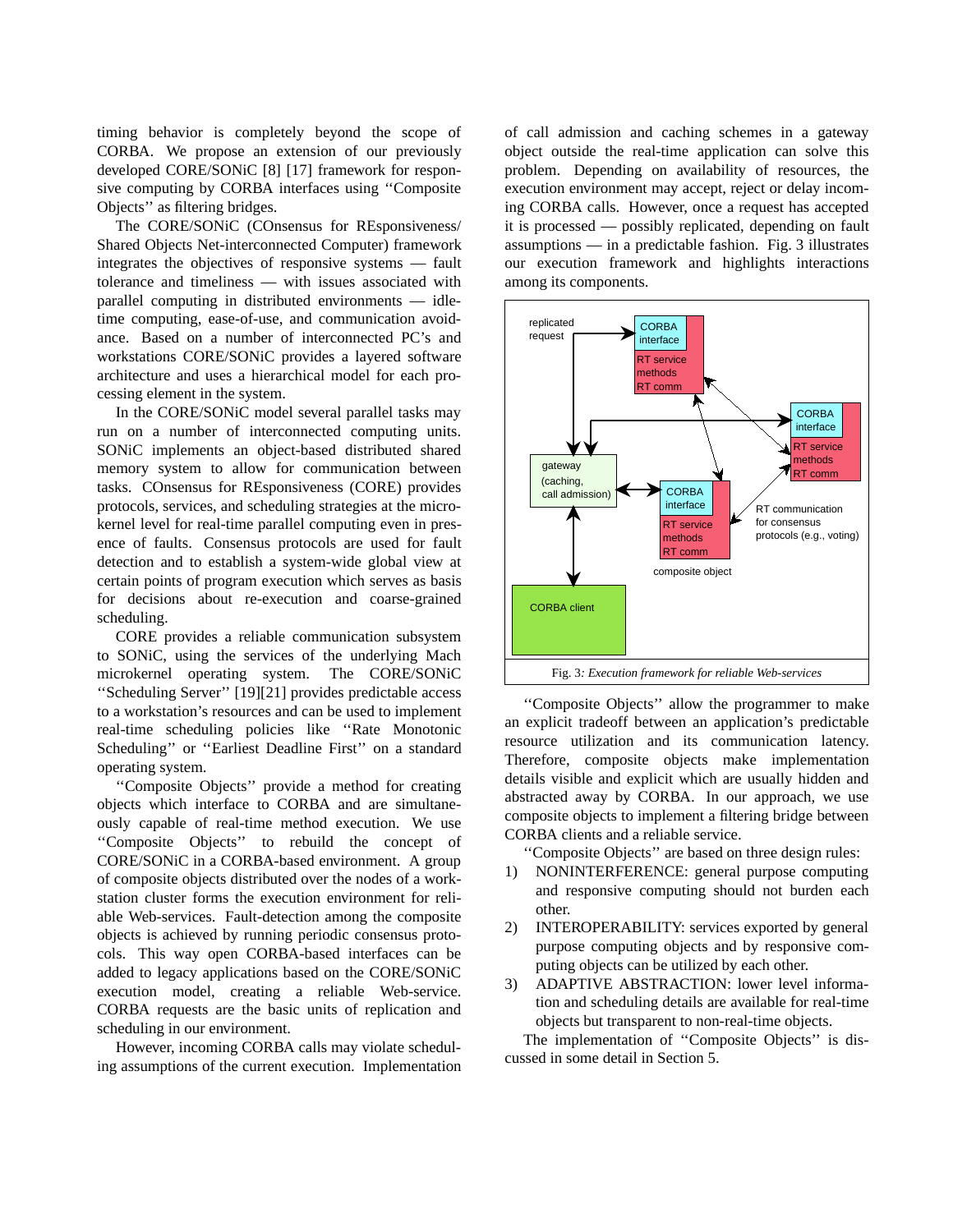## **4. Observable Objects: a technique for robust CORBA clients**

Web-services such as online-banking, travel reservations, or brokering are demanding applications, which typically involve far more complex interactions than just serving static html-pages. Varying numbers of requests may create unpredictably high, bursty loads. Special measures like active replication and checkpointing have to be taken for fault-tolerance and performance. In contrast, the question of reliability for web browsers which are typically used to access these services receives much less attention. However, due to their fast evolution, web browsers are often unstable and exhibit problems like memory leaks which eventually may crash the browser. Browser crashes are disturbing for the user — they are prohibitive if predictability and end-to-end availability is the goal.

We have developed the "ObservableObject/Observer" technique for fault tolerance. Following a primary/backup approach our technique allows observation, saving of state, and automatic restart of (distributed) applications. The ''ObservableObject'' base class can be seen as a generic interface for supervision of critical applications. Derived classes may implement observation of a program using special, application-dependent programming interfaces. We have applied our "ObservableObject/Observer'' technique, to the Netscape Navigator web browser to create a fault-tolerant Web client.

The ''ObservableObject/Observer'' architecture is based on CORBA. Non-CORBA, legacy applications may take advantage of our framework by using a wrapper approach. In order to encapsulate a non-CORBA application in a wrapper, the application has to offer a communication or programming interface, e.g. UNIX signals, stdin/stdout, IPC or different X11 mechanisms (e.g. properties), accessible to the wrapper.

Our architecture implements a generic mechanism for monitoring CORBA objects. This mechanism is used for increasing the reliability of the monitored objects. The ''Observer'' can tolerate two classes of faults: crash faults of the computer nodes and crashes of the monitored objects. The ''Observer'' starts monitored objects on different computation nodes in a replicated manner according to the primary/backup principle. The ''Observer'' checks the replies of primary and backup instances to periodic ALIVE messages. The primary instance regularly saves its state on stable storage. When the primary fails, the ''Observer'' selects a backup for reconfiguration as new primary. It does so by reading the last saved state.

In order to take advantage of our ''Observer/ObservableObject'' approach, a CORBA object has to implement the ''ObservableObject'' interface shown in Fig. 4.

| interface ObservableObject {                    |
|-------------------------------------------------|
| short $state()$ ;                               |
| short $id()$ ;                                  |
| void become primary (in short o id);            |
| oneway void shutdown(in short o id);            |
|                                                 |
| Fig. 4: Observable Object Interface - CORBA IDL |

The Observer checks availability of all registered ''ObservableObjects'' by calling their state() methods in user-specified intervals. The object reference of a crashed object becomes invalid. In this case the CORBA run-time system raises an exception. Thus, the ''Observer'' can detect an ''ObservableObject's'' failure by catching this exception.

Factory objects are used to create new backupinstances of our service in case of crashes. A factory's interface ''ObservableFactory'' is derived from ''ObservableObject''. Thus, the ''Observer'' can monitor factory objects. Factories are assumed to be well tested and reliable — therefore an exception resulting from an invalid reference to a factory object is interpreted as indication of a node (computer) failure.



We have used the "ObservableObject/Observer" architecture to increase the reliability of the Netscape Navigator web browser. In addition to a graphical user interface most browsers offer a programming interface for controlling the browser by external programs [12]. This functionality is used by a wrapper, which implements the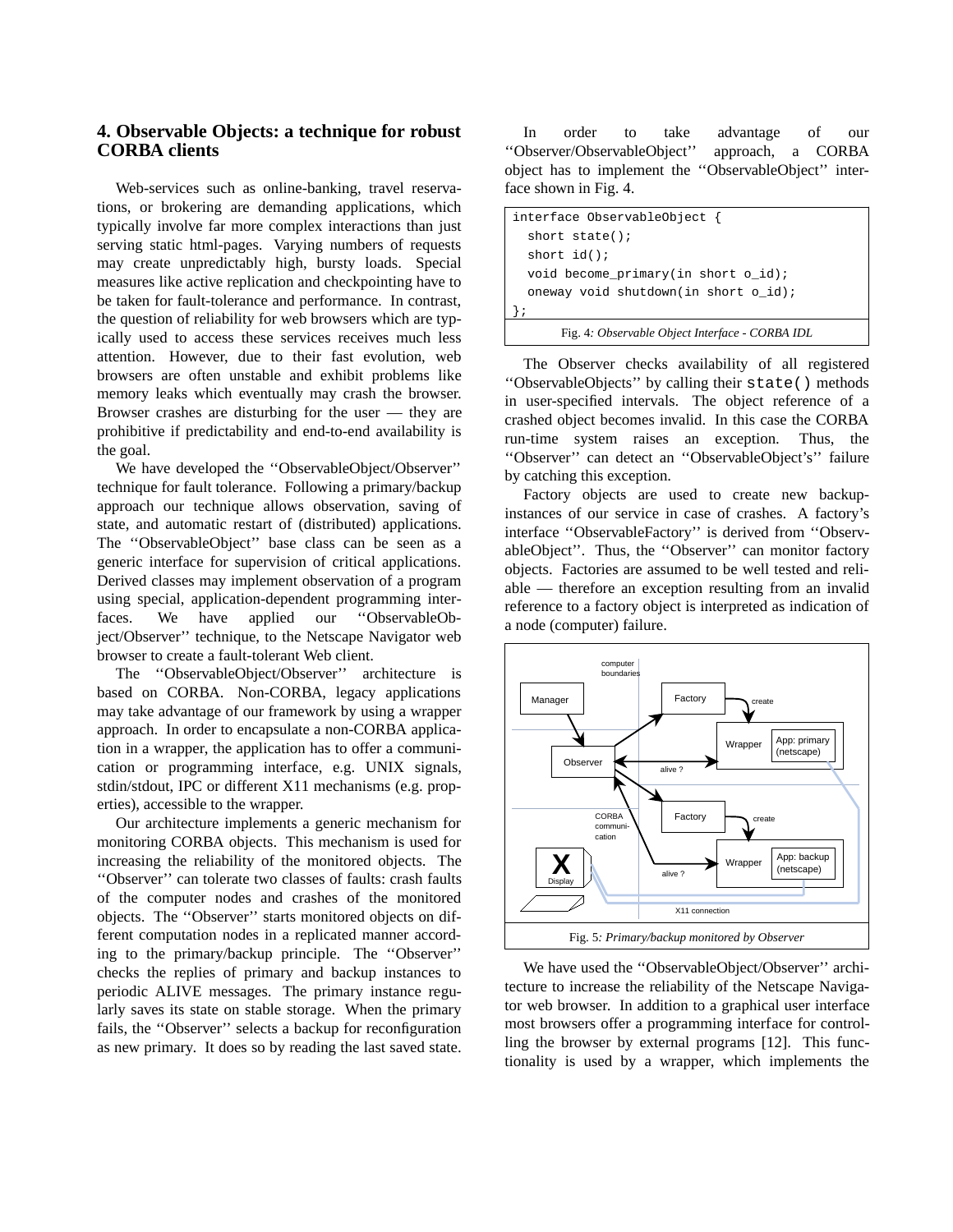"ObservableObject" interface. A web browser is then monitored by the ''Observer'' by checking the availability of its wrapper.

In our simple test scenario, the state of the browser (current URL) is determined by the wrapper using the browser's programming interface. However, a more complex implementation of the ''ObservableObject'' interface, which is subject to future work, might use a proxyapproach and monitor the browser's TCP/IP connections to obtain a complete reflection of the browser's internal state (frames, cookies, html form fields, etc.). The contribution of our approach here is the genericity of the ''ObservableObject'' interface.

In case of a browser's crash, the wrapper terminates itself. From the ''Observer's'' viewpoint a browser has failed if its wrapper is no longer available. We assume that the wrapper will not fail, while the browser it encapsuletes continues to run. This assumption is sound, because a wrapper is a small program which can be tested thoroughly.

Fig. 5 depicts the communication structure in a scenario where two ''ObservableObjects'' acting as wrappers for Netscape Navigator processes are monitored by our system. Both, primary and backup are connected to the same  $X11$  display. However, the backup's window is unmapped and becomes visible only in case of a crash fault of the primary.

The ''ObservableObject/Observer'' concept is not limited to CORBA. It can be adopted for other middleware platforms like DCE or DCOM.

## **5. Implementation Issues**

Here, we discuss some implementation issues related to ''Composite Objects''. Also, we measure the overhead introduced by the concept.



Since ''Composite Objects'' provide functionality to react on CORBA method invocations, they can be seen as descendants of a class which implements Object Adaptor functionality (skel in many implementations). On the other hand, "Composite Objects" have the capability to create real-time programming abstractions like prioritized threads and real-time communication channels. As depicted in Fig. 6, they can be seen as descendants of a class which implements real-time servers.

''Composite Objects'' consist of a real-time and a nonreal-time part. Design time and runtime guarantees can be given for execution of real-time methods. In contrast, methods in the non-real-time part are executed following a best effort approach. ''Composite Objects'' establish timing firewalls [19] between real-time and non-real-time (CORBA) computing, so that the non-real-time part cannot violate the real-time scheduling rules [24] that are needed by the real-time part.

There are two different approaches to implementation of firewalls: General purpose operating systems may use a concept like the ''Scheduling Server'' to implement ''vertical firewalls'', whereas the different priority levels on a real-time operating system do implement ''horizontal firewalls''.

Our "Scheduling Server" [21] which has been developed as part of the ''CORE/SONiC'' project implements a time-slicing technique for predictable sharing of CPU cycles between real-time and non-real-time tasks. The ''Scheduling Server'' has been implemented as user-space server (no modifications to the OS' kernel) on the Mach and rtLinux operating systems. Similar work does exist for the Solaris operating system [5].

Data replication is the key to independent data accesses from real-time and non-real-time threads inside a ''Composite Object''. We split an object's data into a part, which is statically locked in memory to fulfill real-time scheduling assumptions (RT data), and a part which can be paged out and is treated like a standard non-real-time user's process' data (NRT data). A pair of RT/NRT variables can be viewed as replicated variable. ''Composite Objects'' implement a consistency protocol to update both replicas and create the impression of a shared variable.

The consistency protocol for shared RT/NRT variables as well as resource allocation (CPU cycles, memory) and call admission for CORBA clients are crucial for implementing the concept of ''Composite Objects''. Based on the Mach (NeXTSTEP 3.3) and rtLinux [1] operating systems we have used pipes, shared buffers and message queues (Mach IPC) for our implementation of ''Composite Objects'' as shown in Fig. 7.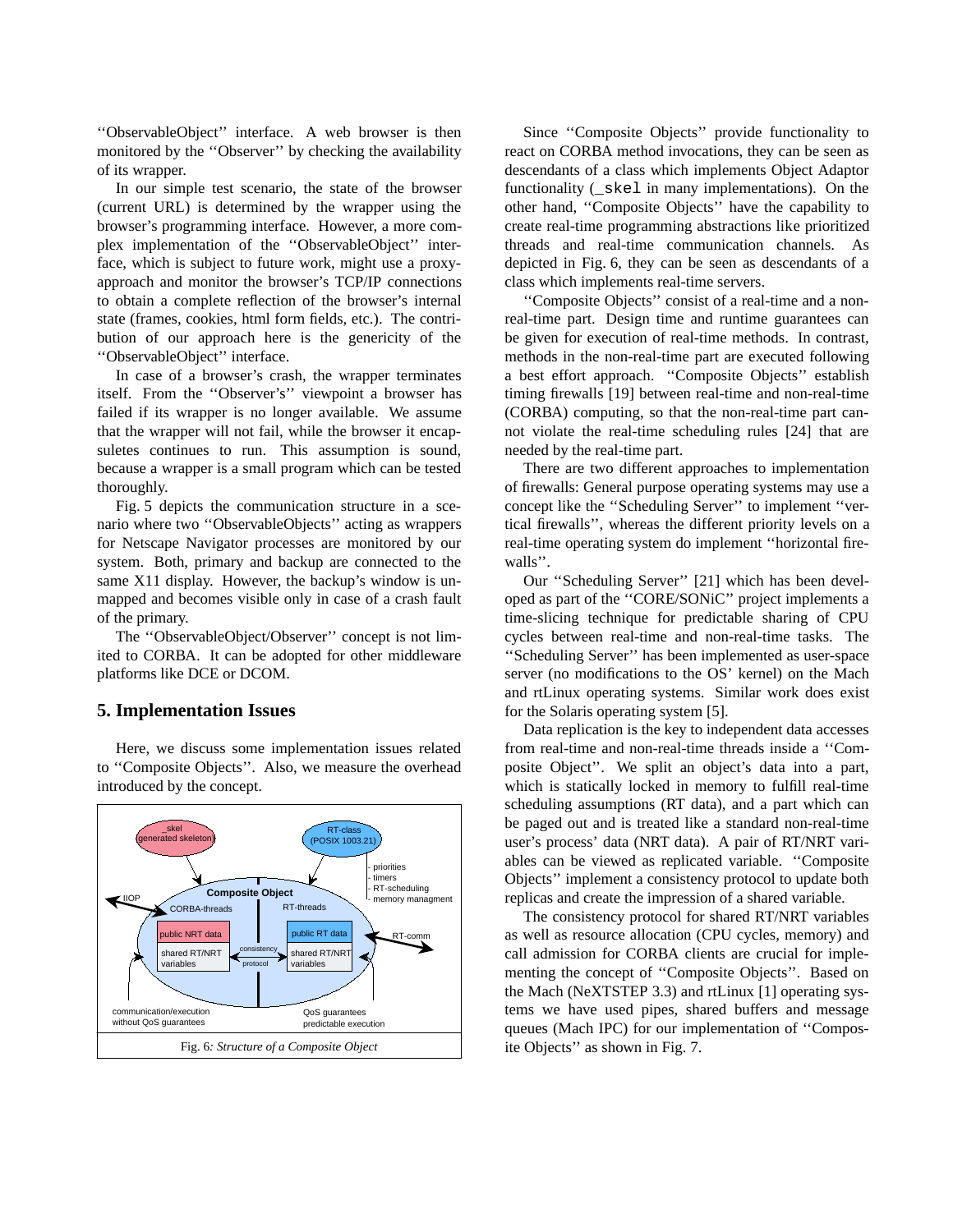Fig. 7 describes the data flow during read/write accesses to a ''Composite Object's'' variables. read requests in both parts of the ''Composite Object'' are always satisfied by accessing the local copy of a replicated, shared RT/NRT variable. In contrast, write requests result not only in updating the local copy, but the value is also stored in an interprocess communication (IPC) data structure (i.e., pipes, rt-fifos). Handler threads copy periodically values out of the IPC data structures into the local replica of the shared RT/NRT variable. The update rate for those handler threads is programmable.



Alternatives to the implementation outlined here include usage of *shared memory* or *message passing* (Mach IPC) for the data transfer between CORBA part and real-time part of the ''Composite Object''. In our experiments, we have evaluated ''Composite Objects'' implementations based on pipes and shared memory.

Another design alternative is an event-triggered consistency protocol in contrast to the time-triggered, periodical protocol described above. In that case a write operation would include signaling arrival of a new data value to the handler thread on the opposite side of the ''Composite Object". We have implemented consistency protocols following both schemes.

To evaluate the overhead introduced by ''Composite Objects", we have investigated a scenario where a realtime data source is accessed by a CORBA client through a ''Composite Object'' which implements an eventtriggered consistency protocol.

Fig. 8 shows communication delays for the described scenario. The lower, dotted curve represents the time needed for real-time communication between ''Composite Object'' and data source (Mach Interprocess Communication). The middle curve describes the time needed for the consistency protocol inside the ''Composite Object'' plus real-time communication. The distance between lower and middle curve represents the overhead imposed by our implementation of a ''Composite Object''. It is roughly 1*ms* (10 % of the overall communication latency). One should notice, that both curves are pretty stable, indicating that introduction of a ''Composite Object'' as a mediator will not disturb an application's predictable timing behavior.



In contrast, the curve at the top of the diagram, representing the overall communication delay including CORBA shows clearly visible peaks. Although the average CORBA communication latency is around 12ms (client was run remotely), even in the unloaded case it varies occasionally by one order of magnitude. This indicates, that the direct execution of CORBA calls from within a time-critical application will significantly disturb the application's predictability.

## **6. Example: Java interface to a soft real-time legacy application**

As proof-of-concept vehicle we have created a webservice by extending a CORE/SONiC legacy soft realtime application with CORBA interfaces which are accessed by two Java applets.

The ''Balancing Robots'' [29] simulate the following scenario: Robots are moving on top of a plate which is kept in unstable balance. Robots are constantly using energy and therefore occasionally have to visit a fuel station which is located outside of the plate's center. Consensus among robots is achieved prior to every move with robots high on fuel acting as counter-balance to those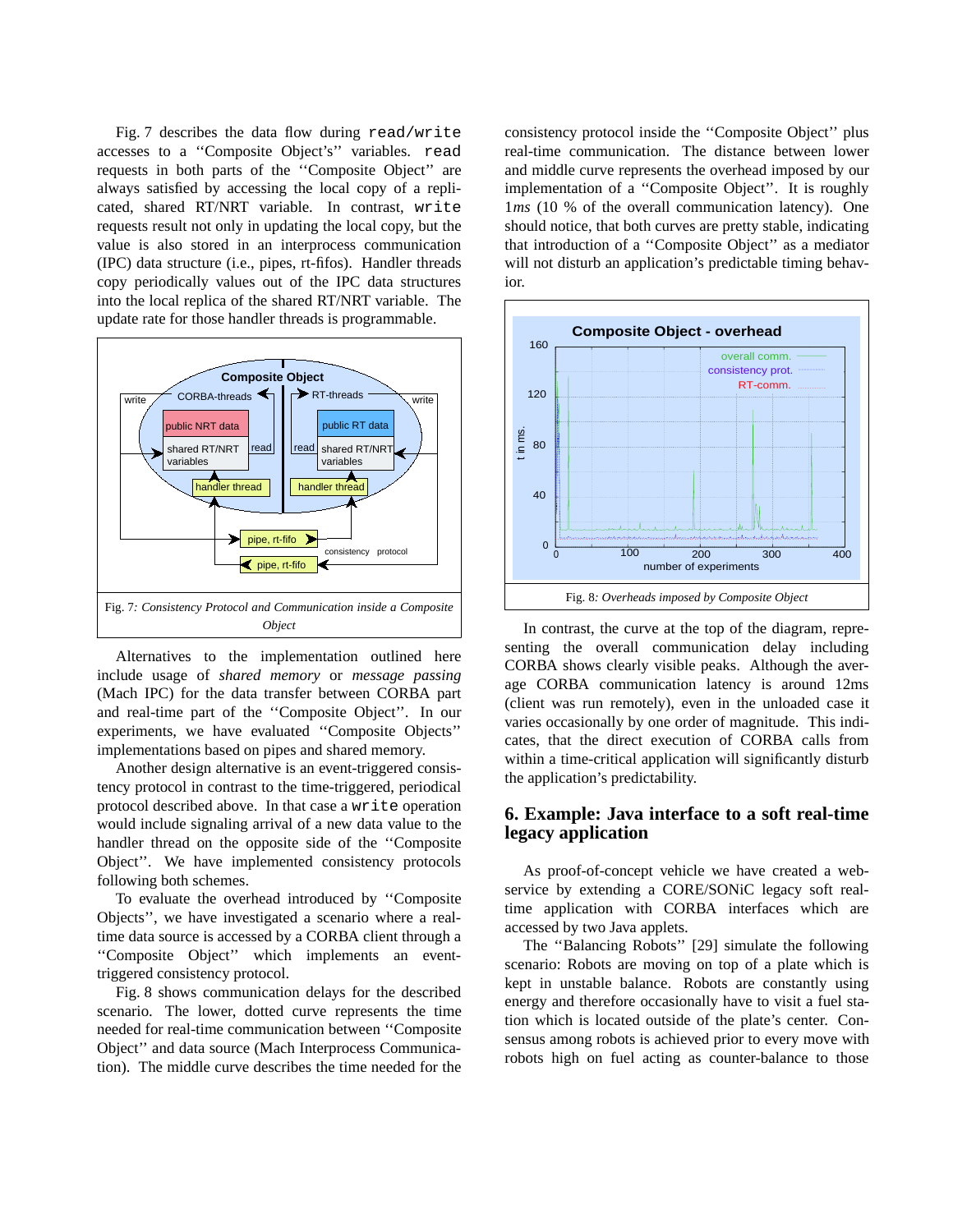moving towards the fuel station. Collision avoidance is implemented by consensus, too.

The application demonstrates toleration of robots' and controllers' crashes, omission, and computation faults. Control is subject to soft real-time contraints — calculations of controllers and robots' moves are executed with a frequency of 4Hz.



Using the ''Composite Objects'' technique we have extended the application by two CORBA-interface. Based on the Java language binding for CORBA, one applet has been implemented to monitor the soft real-time simulation and periodically obtain status information. Another applet implements the robots' control algorithm in Java and interacts with the real-time simulation's native controllers during consensus rounds. These interactions have fixed deadlines (inner control loop) which have to be met despite CORBA's and Java's variations in communication latency and execution times. Both Java applets are connected to the ''Balancing Robots'' via gateways implemented as ''Composite Objects''. Fig. 9 shows the communication structure of the complete application.

Problematic in our scenario is the potentially varying number of web-clients accessing the service. This may result in inacceptable high load on the real-time system and — in turn — in missed deadlines (indicated by stopped/crashed robots which ran out of fuel). To circumvent these problems we use three strategies inside the ''Composite Objects'' bridging between CORBA and the soft real-time application:

• caching:

Due to the periodic operation of the soft real-time system it is sufficient to read status information once per period. Thus, the ''Composite Object'' serves as data cache, whose contents is valid for a limited time (the length of one period). That results in a bounded load for the soft real-time simulation.

• call admission:

Even when using the caching approach mentioned above, incoming CORBA requests place some load on the real-time system (e.g. scheduling overheads, processing of network protocols). To bound these loads, CORBA requests can be handled by a ''virtual processor" created by the Scheduling Server's [21] timeslicing scheme on top of the operating system's scheduler. We have used both ways to implement call admission within the ''Composite Objects'' used by our examples application.



• fallback procedures:

In case of the Java-based controller, variations in communication and execution times due to CORBA and Java effect the soft real-time simulations inner control loop and may result in missed deadlines. We have used the technique of fallback procedures depicted in Fig. 10 to deal with those cases. In our approach, the fallback procedure is invoked simultanously with the CORBA invocation of the Java control algorithm. In case of a late reply, the fallback procedure's result is used instead of the Java algorithm's. However, in contrast to the Java algorithm, the fallback procedure's resource requirements and execution times are a priori known and, therefore, can be factored into the realtime application's scheduling analysis.

In Fig. 11 we compare the latency of CORBA requests sent to the Java-based controller with the ''Balancing Robots'' simulation's period. We see, that in case of an unloaded system running the Java controller, CORBA latency is well below the real-time simulation's period in most cases. Even on occasional delayed calls, the result is available before start of the simulations next period.

In contrast, in case of a loaded system running the Java controller, execution results are late in many cases. Without application of a fallback procedure, the ''Balancing Robots'' behavior would have been significantly disturbed. However, our experiments indicate stable behavior of the simulation and demonstrate the value of our technique to deal with variations in communication and execution times typical for Web-based environments.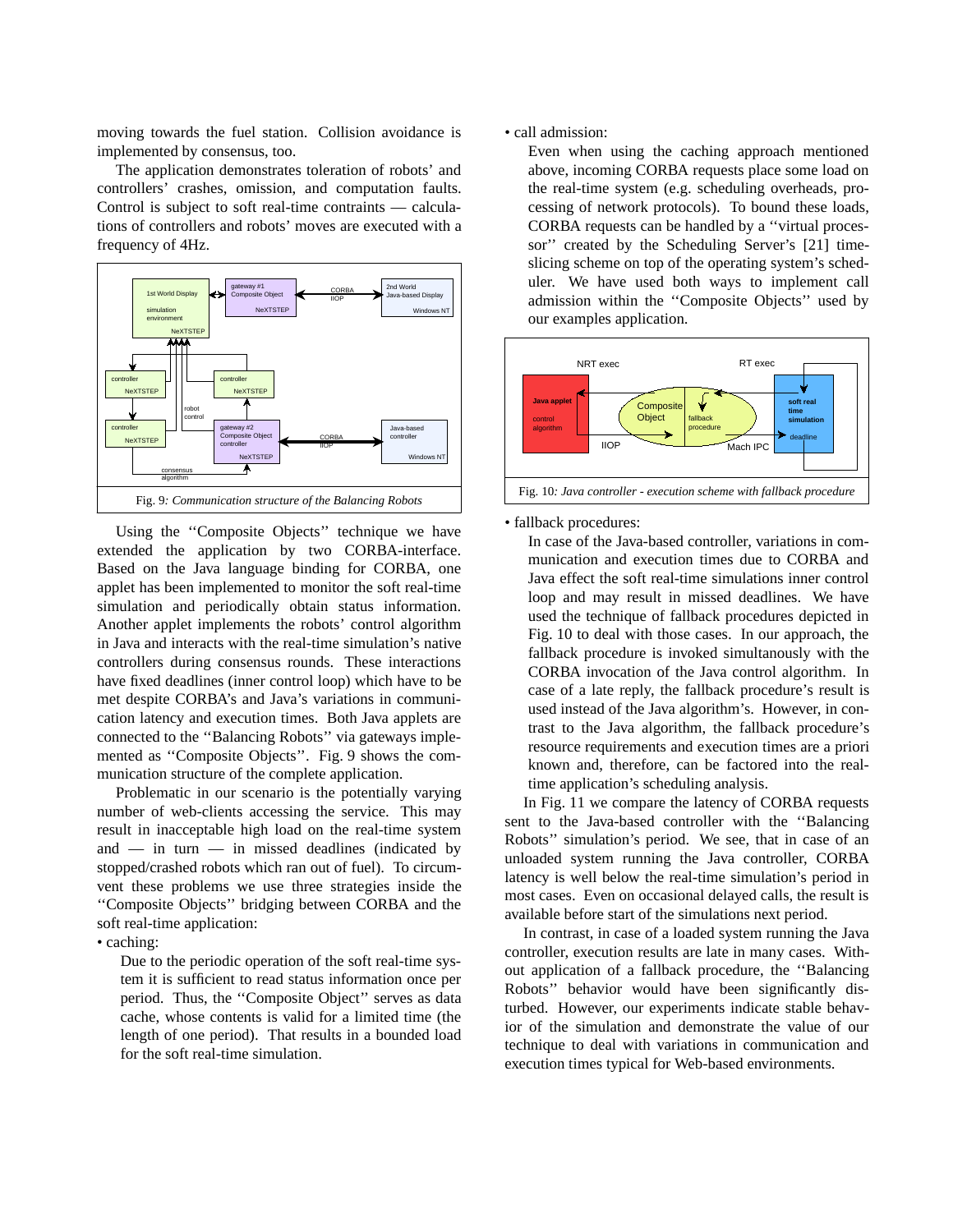

The ''Balancing Robots'' Web-service has been implemented on top of the Mach-based NeXTSTEP 3.3 operating system. On NeXTSTEP we have used the ILU 2.0 alpha 12 CORBA implementation, whereas the Javaapplet connecting to our Web-service has been implemented based on the Java ORB of ORBacus [16]. Fig. 12 shows screendumps of the Java components.



## **7. Conclusions**

The emerging World Wide Web has evolved to a point, where many users and applications demand for higher predictability and end-to-end quality-of-service properties which can not be achieved by just using faster network technologies. Within this paper, we have investigated architectural approaches for highly-available endsystems for Web-services based on standard middleware such as CORBA, or DCOM.

We have presented the CORBA-based "Observer" approach, a generic solution for implementation of reliable applications (FT Netscape web-client in our case). ''Composite Objects'' represent a viable technique to make CORBA-based Web-services predictable in its resource utilization and timing behavior. Bridging the gap between (legacy) real-time fault-tolerant computing systems and Web-based clients is a major precondition for remote operations in many application domains like banking, medicine, manufacturing, and booking systems. Our middleware uses commercial off-the-shelf (COTS) technology and aims at optimizing quality-of-service attributes such as timeliness and reliability.

Using principles of noninterference, interoperability and adaptive abstraction we have presented Java-based Web-interfaces to the ''Balancing Robots'' soft real-time simulation. Also, we have described a fault-tolerant version of the Netscape Navigator based on our ''Observer'' technique and the ''ObservableObject'' interface.

#### **Acknowledgments**

The authors would like to thank their colleagues Matthias Werner from Humboldt University of Berlin and Lui Sha and Kurt Wallnau from the Software Engineering Institute (SEI) at Carnegie Mellon University (CMU) for their insightful discussions leading to the work presented here.

## **References**

[1] M.Barabanov, V.Yodaiken; *Introducing Real-Time Linux*; Linux Journal, Issue 34, an SSC Publication, February 1997, see also: http://www.ssc.com/ lj/issue34/0232.html.

[2] K.P.Birman; *The Process Group Approach for Reliable Distributed Computing*; Communications of the ACM, pp.37-53, Vol. 36, No.12, December 1993.

[3] Z.Canela, E.Bertrand, J.Maisonneuve; *Realtime CORBA submissions comparison*; ftp.omg.org/pub/docs/realtime/98-03-01, Alcatel Alsthom Recherche, March, 1998.

[4] Y.-S.Chang, D.Liang, W.Lo, G.-W.Sheu, S.-M.Yuan; *A Fault-Tolerant Object Service on CORBA*; Proceedings of International Conference on Distributed Computing Systems (ICDCS'97), Baltimore, May 1997.

[5] H.Chu and K.Nahrstedt; *A Soft Real Time Scheduling Server in UNIX Operating System*; Technical Report, University of Illinois, UIUCDCS-R-97-1990, March 1997.

[6] IONA; *Orbix: Overview*; http://www.iona.ie/info/products/orbix/index.html IONA Technologies, Dublin, Ireland.

[7] S.Maffeis; *A Flexible System Design to Support Object Groups and Object-Oriented Distributed Programming*; in Proceedings of ECOOP'93, Lecture Notes in Computer Science 791, 1994.

[8] M.Malek, A.Polze, M.Werner; *A Framework for Responsive Parallel Computing in Network-based Systems*; in Proceedings of International Workshop on Advanced Parallel Processing Technologies, Bejing, China, pp. 335-343, September 1995.

[9] J. McGoogan (ed.); *Realtime CORBA-AWhite Paper - Issue 1.0*; OMG Realtime Platform SIG, Initial Review Draft, November, 1996.